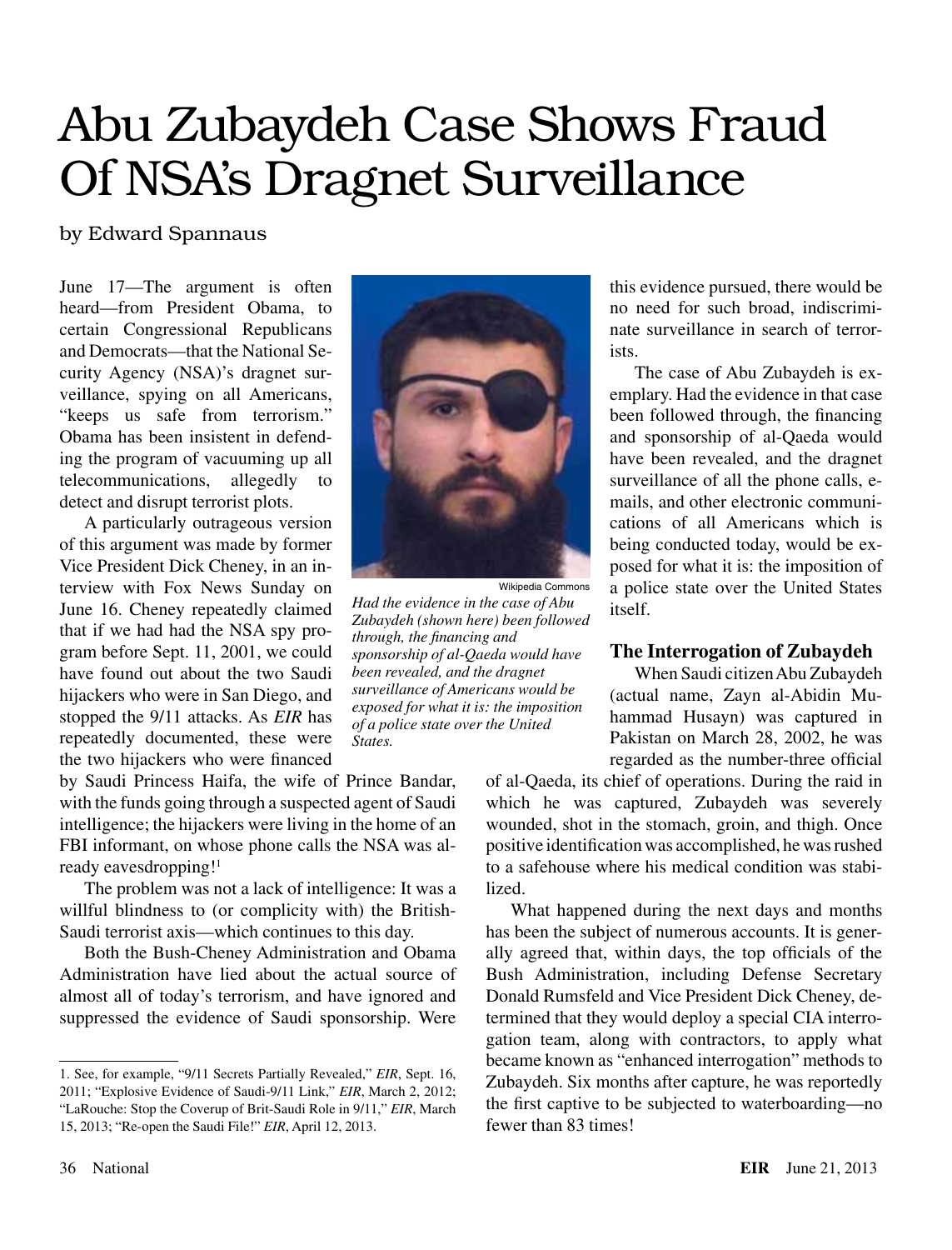However, the most dramatic account of Zubaydeh's interrogation is one that has received little attention and is not even cited in the various official investigations of the 9/11 attacks. It was reported by author Gerald Posner in his 2003 book *Why America Slept*. 2

According to Posner's account, three days after his capture, Zubaydeh, who was refusing to cooperate with interrogators, was secretly flown to a medical facility in Kandahar, Afghanistan, and placed in a room which was carefuly made up to look like a medical room in a Saudi jail. Two Arab-Americans played the part of Saudi interrogators.

The CIA ran this "false flag" operation, Posner says, in the belief that Zubaydeh would be so terrified of being in Saudi captivity, and of being executed by his captors, that he would become more cooperative with his American captors once returned to their custody. In addition to intravenous devices being used as various types of on-again, off-again painkillers, Zubaydeh was given a new IV with sodium pentothal, often referred to as "truth serum."

"What transpired in the next hour took the American investigators completely by surprise," Posner writes. "When Zubaydeh was confronted with men passing themselves off as Saudi security officers, his reaction was not fear, but instead relief." He suddenly started talking animatedly, and told the interrogators he was happy to see them, and he asked them to call a senior member of the Saudi royal family, giving them the home and cell phone numbers—from memory—for Prince Ahmed bin Salman bin Abdul Aziz. "He will tell you what to do," Zubaydeh eagerly told his captors.

(Prince Ahmed, a nephew of King Fahd, and one of the most westernized of the Saudi Princes, was well known in London, where he ran the Saudi Research and Marketing Group and other businesses,<sup>3</sup> as well as in the U.S., where he was known as a collector of thoroughbred racing horses. He was one of the Saudis who were allowed by President Bush to fly out of the U.S. just days after the 9/11 attacks, when all other flights were grounded.)

U.S. intelligence officials were initially skeptical, thinking Zubaydeh was just throwing out Ahmed's name to buy time. After leaving him alone, but under conditions intended to increase his pain and disorientation, the interrogators returned, and told Zubaydeh that Prince Ahmed had denied any knowledge of him, that the phone numbers were wrong, and that he would be executed for disparaging a member of the royal family.

# **The 9/11 Rosetta Stone**

"It was at that point that some of the secrets behind 9/11 came rushing out of Zubaydeh's mouth," Posner writes. In what one investigator called the "Rosetta Stone of 9/11," Zubaydeh laid out the details of what he called his "work" for senior Saudi and Pakistani officials. According to one of the U.S. agents involved with the case, Zubaydeh spoke to his interrogators "as if they were the ones in trouble if they didn't take him seriously."

Zubaydah said the Saudi connection ran through Prince Turki al-Faisal bin Abdul Aziz, the longtime head of Saudi intelligence, the General Intelligence Directorate (GID). He said that Osama bin Laden had personally told him of a 1991 meeting at which Turki agreed to let bin Laden leave Saudi Arabia and to provide him with secret funds as long as al-Qaeda refrained from promoting jihad in the kingdom. Zubaydeh said that he personally attended a 1996 meeting in Pakistan, where bin Laden struck a deal with a high-ranking Pakistani Air Force officer, Mushaf Ali Mir, closely tied to Pakistan's Inter-Services Intelligence (ISI), to procure protection, arms, and supplies for al-Qaeda. Zubaydah told his interrogators that the Pakistani arrangement was blessed by the Saudis.

Zubaydeh also described another meeting in Kandahar in 1998, in which Prince Turki and the Taliban struck a deal whereby Turki promised that "more Saudi aid would flow to the Taliban, and the Saudis would never ask for bin Laden's extradition, so long as al-Qaeda kept its long-standing promise of directing fundamentalism away from the Kingdom."

Posner says that Zubaydeh not only regularly sent funds to al-Qaeda, but that he personally also dealt with members of the royal family other than Prince Ahmed. Here he named, and gave the private telephone numbers for, Prince Sultan bin Faisal and Prince Fahd bin Turki.

When the "Saudi" interrogators told Zubaydeh he was lying, he reeled off more names and details of meetings, which, he said, would confirm his friendship with members of the royal family.

His interrogators then told him that whatever he

<sup>2.</sup> Gerald Posner, *Why America Slept: The Failure to Prevent 9/11* (New York: Random House, 2003).

<sup>3.</sup> *EIR* investigators had come across the Saudi Research and Marketing Group and its connections to Osama bin Laden during their 1990s investigations of London-based terrorist networks.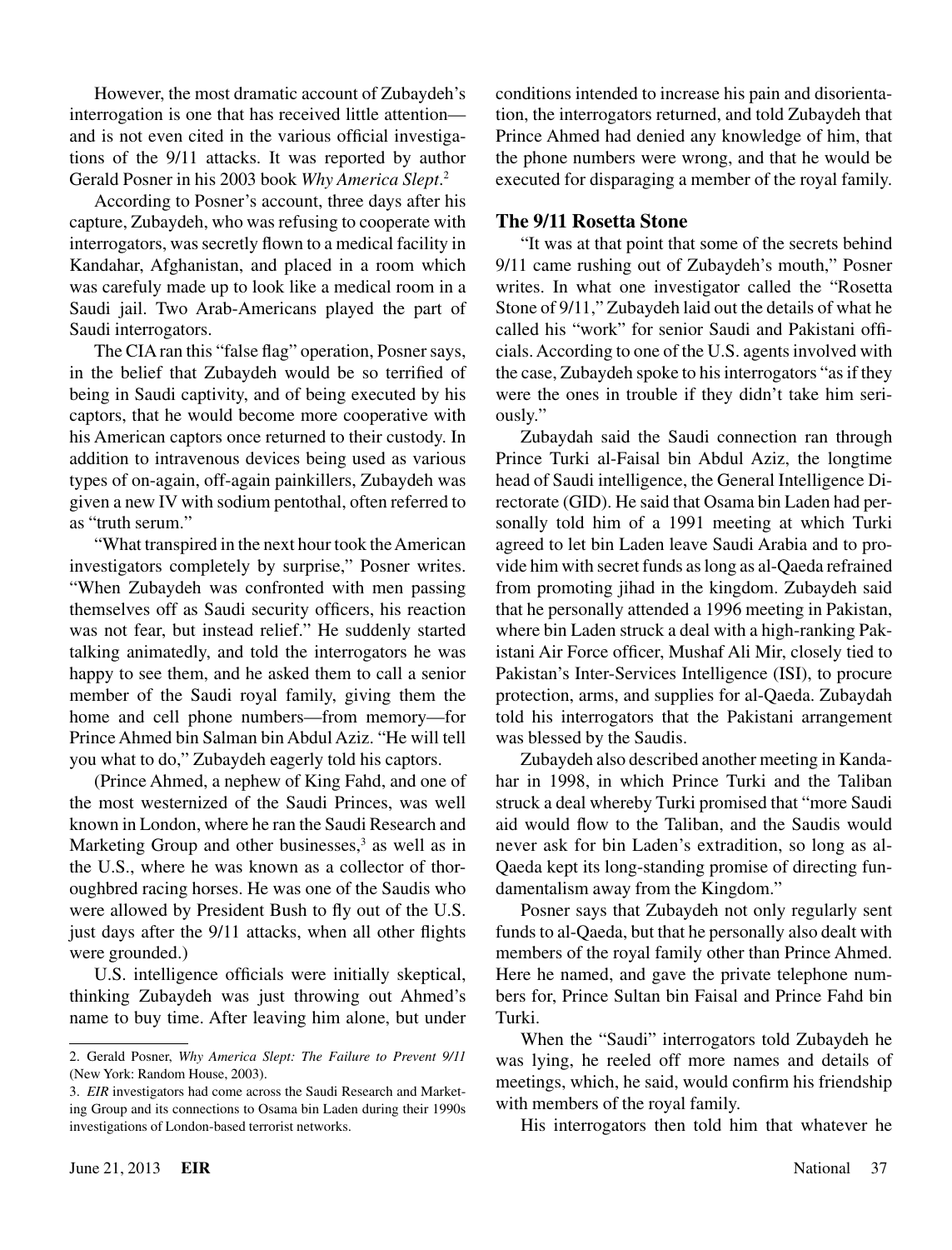claimed, it was all changed by the 9/11 attacks on the United States. "You have no friends after that," they told him.

Posner continues: "To the surprise of the CIA team watching the event unfold live on video, Zubaydeh said that nothing had changed because both Prince Ahmed and Mir knew beforehand that an attack was scheduled for American soil for that day. They just didn't know what it would be, nor did they want to know more than that."

According to Posner's account, the CIA conducted an extensive probe of Zubaydeh's claims. "Within a month the Agency had a preliminary report. They had found nothing that could definitely prove Zubaydeh a liar. And they had uncovered some minor corroborating evidence about the times and places of the meetings he had mentioned." The CIA "delicately" passed along some of its suspicions to their counterparts in Saudi and Pakistani intelligence. "In less than a week, both countries returned with remarkably similar answers. They assured the U.S. that they had thoroughly investigated the claims, and they were false and malicious."4

Not everyone in the CIA was convinced by these denials, Posner says, but creating an international incident and straining relations with these countries, "when they were critical to the war in Afghanistan and the buildup for possible war in Iraq, was out of the question."

As Col. Lawrence Wilkerson (ret.), former chief of staff to Secretary of State Colin Powell, stated, referring to the Bush Administration in 2002, "Its principal priority for intelligence was not aimed at pre-empting another terrorist attack on the U.S., but discovering a smoking gun linking Iraq and al-Qaeda."

# **Disappearing Witnesses**

Within four months, according to Posner, and corroborated by many other sources, three of the Saudi Princes named by Zubaydeh were dead:

• Prince Ahmed bin Salman died unexpectedly of a heart attack at the age of 43, following abdominal surgery, the Saudi news agency reported on July 22, 2002.

• Prince Sultan bin Faisal died the next day in an



Sauditv2.tx

*Prince Ahmed bin Salman bin Abdul Aziz (shown here) was named by Zubaydeh as one of the members of the Saudi royal family who would vouch for him. Within four months of the interrogation, three of the princes named by Zubaydeh, including bin Salman, were dead.*

automobile accident, while traveling to the funeral of his cousin, Prince Ahmed.

• Prince Fahd bin Turki was found dead a week later, having "died of thirst" while traveling in the Saudi Summer heat.

• Mushaf Ali Mir, by then Pakistan's Air Marshal, perished in a plane crash in clear weather over the North-West Frontier Province, along with his wife and 15 others, in February, 2003.

As to Prince Turki al-Faisal bin Abdul Aziz, he was dismissed as head of Saudi intelligence ten days before the 9/11 attacks, and went on to become the Saudi Ambassador to Britain.

# **'Pocket Litter'**

*New York Times* reporter James Risen, in his 2006 book *State of War*, provides another piece of the Abu Zubaydeh story. He reports that when Zubaydeh was captured in 2002, among the items he was carrying on his person were two bank cards, one from Saudi Arabia, and one from Kuwait. "This was an extremely rare find," Risen writes, because it showed that Zubaydeh, a

<sup>4.</sup> In their book *The Eleventh Day,* authors Anthony Summers and Robin Swan report that former CIA officer John Kiriakou, who was involved with the Zubaydeh case, told them that his colleagues in the CIA believed that what Zubaydeh said was true. "We had known for years," he told Summers and Swan, "that Saudi royals—I should say elements of the royal family—were funding al-Qaeda" (p. 419).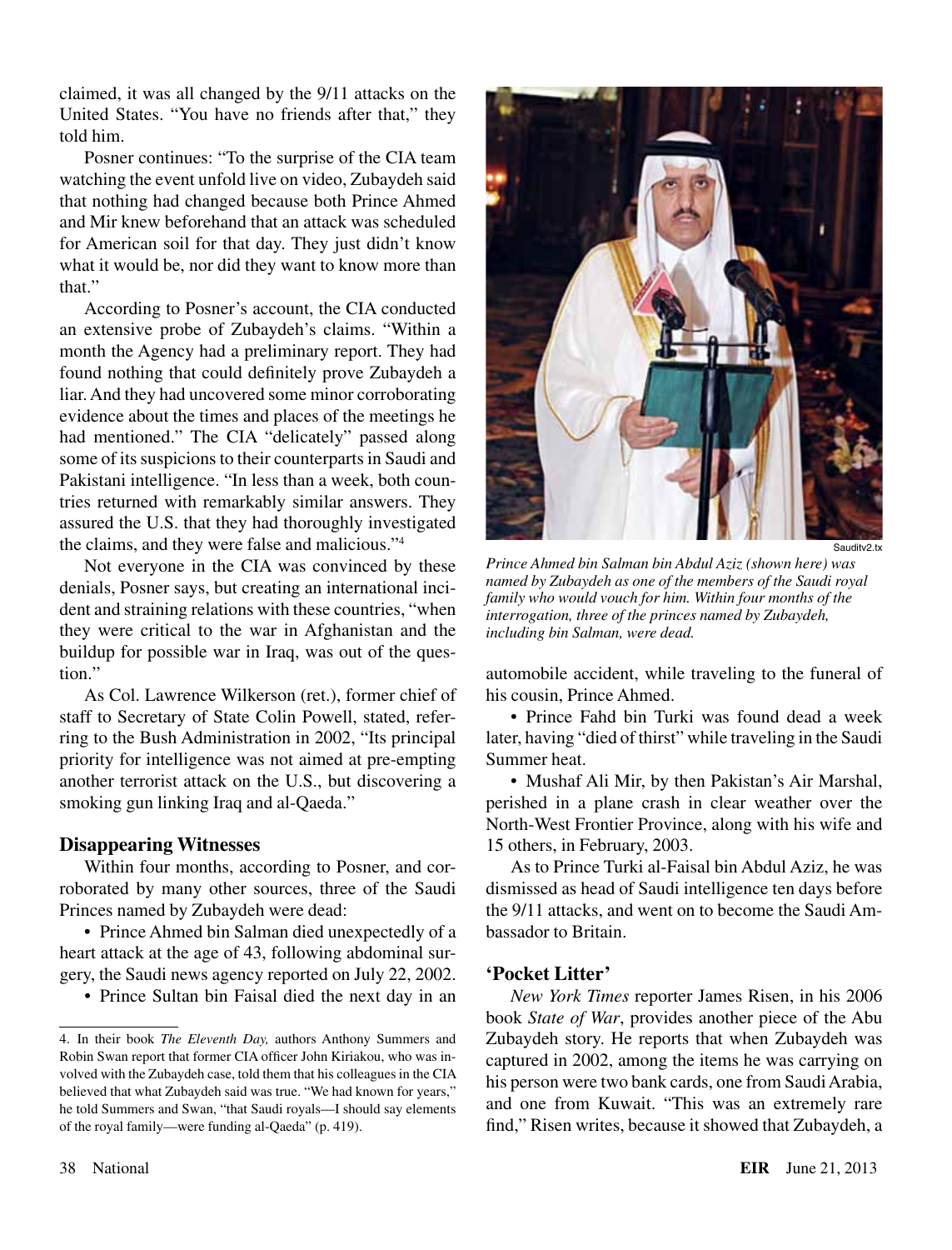

*The Obama Administration, continuing the police-state practices of the Bush-Cheney regime, maintains the coverup of the Saudi role in 9/11. Were the evidence pursued, there would be no excuse for the indiscriminate surveillance of millions of Americans.*

top lieutenant of bin Laden, "had access to Westernstyle accounts in major financial institutions in the Persian Gulf." This was the only case in which such evidence was found.

"But something very odd happened when the FBI and CIA team on the ground in Pakistan swept up Abu Zubaydeh's personal belongings and bundled them back to the United States for examination," Risen says. "There is little evidence that an aggressive investigation of the cards was ever conducted.... It is not clear whether an investigation of the cards simply fell through the cracks, or whether they were ignored because no one wanted to know the answers about connections between al-Qaeda and important figures in the Middle East—particularly in Saudi Arabia."

Risen points out that there is no evidence that Zubaydeh was ever questioned about the bank cards. One source told Risen that the cards "were never fully exploited," which the source attributed to "incompetence"—a strange assertion, given the massive resources which have been devoted to investigations of terrorist financing since 9/11.

Eventually, Risen says, American investigators in

the field recruited a Muslim financier with ties to the Taliban, al-Qaeda, and Saudi intelligence, to look into the case. He reported that his Saudi sources told him a "stunning" story: that around the time of Zubaydeh's capture, "Saudi intelligence officials had seized all of the records related to the card from the Saudi financial institution in question; the records then disappeared. There was no longer any way to trace the money that had gone into the acount."

# **Destroying the Evidence**

According to many undisputed accounts, Zubaydeh was subsquently shipped off to Thailand or another CIA "black site," where he was the first U.S. prisoner to be subjected to the torture technique known as waterboarding, along with other techniques such as forced nudity, stress positions, physical assaults, prolonged confinement in small dark boxes, and deprivation of sleep and solid food. Some sources say that Zubayeh provided no information of value under waterboarding, whereas he had provided useful information under conventional interrogation methods. Iraq was one of areas Zubaydeh was later questioned about, but there is no